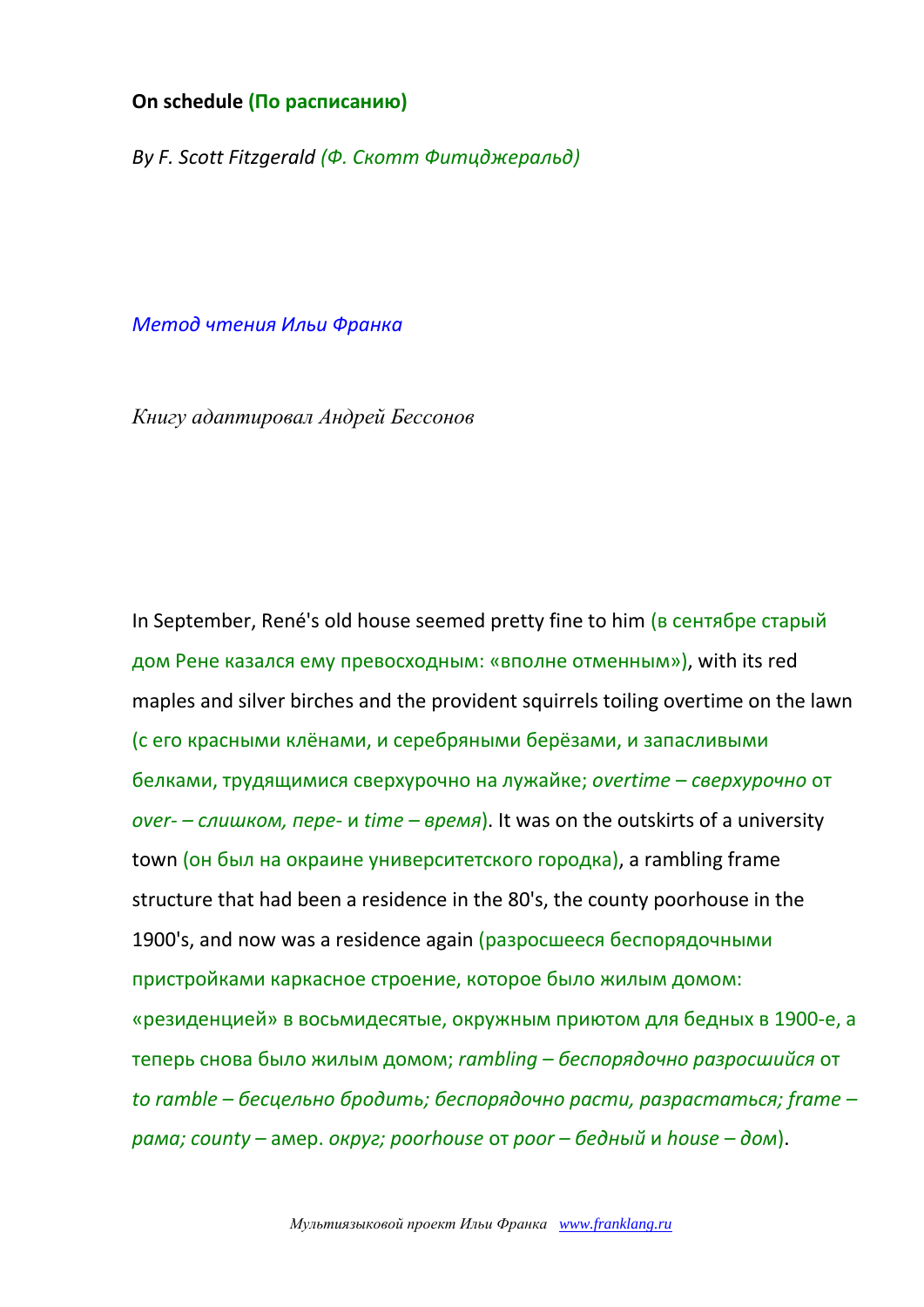schedule брит. [' fedju: l] амер. [' skedzu: l], René [ra' neɪ], pretty [' prɪti], squirrel ['skwɪr'l], residence ['rezid'ns]

In September, René's old house seemed pretty fine to him, with its red maples and silver birches and the provident squirrels toiling overtime on the lawn. It was on the outskirts of a university town, a rambling frame structure that had been a residence in the 80's, the county poorhouse in the 1900's, and now was a residence again.

Few modern families would care to live there, amid the groans of moribund plumbing and without even the silvery "Hey!" of a telephone (немногие современные семьи захотели бы жить там, среди хрипов износившихся труб и даже без серебристого «Эй!» телефона; *to care – заботиться; желать; moribund – находящийся при смерти, обветшавший, отживший свой век; plumbing – сантехника, трубы*), but René, at first sight of its wide veranda, which opened out into a dilapidated park of five acres, loved it (но Рене, с первого взгляда на его широкую веранду, которая открывалась наружу = *выходила* на запущенный парк в пять акров, полюбил его; *sight – зрение, зрелище, вид*) for reminding him of a lost spot of his childhood in Normandy (за то, что он напомнил ему: «за напоминание ему» затерянный уголок его детства в Нормандии; *to remind – напоминать; lost – потерянный, заблудившийся, пропащий* от *to lose – терять; spot – пятно, место*).

amid  $\lceil 2 \text{ and } \text{ mod } 2 \rceil$ , moribund  $\lceil 2 \text{ and } \text{ mod } 2 \rceil$ , plumbing  $\lceil 2 \text{ and } \text{ mod } 2 \rceil$ , acre  $\lceil 2 \text{ and } \text{ mod } 2 \rceil$ , Normandy ['no:mandi]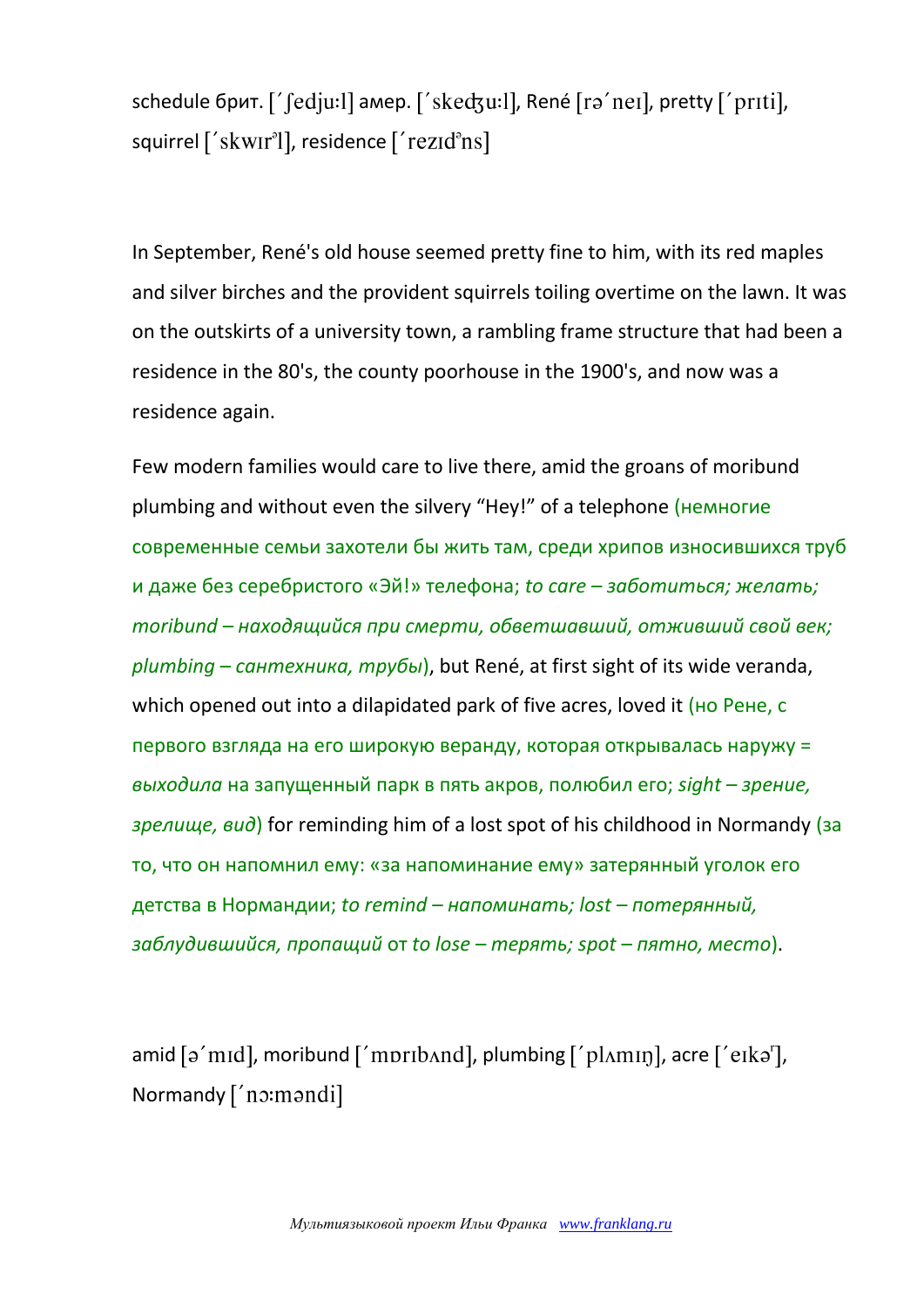Few modern families would care to live there, amid the groans of moribund plumbing and without even the silvery "Hey!" of a telephone, but René, at first sight of its wide veranda, which opened out into a dilapidated park of five acres, loved it for reminding him of a lost spot of his childhood in Normandy.

Watching the squirrels from his window reminded René that it was time to complete certain winter provisions of his own (наблюдение за белками из окна напомнило Рене, что пришло: «это было» время завершить кое-какие собственные приготовления к зиме: «зимние приготовления»; *own – собственный; of his own – его собственный*), and laying aside his work, he took a large sheet of paper ruled into oblongs and ran over it once again (и, отложив в сторону свою работу, он взял большой лист бумаги, разлинованный прямоугольниками и пробежался по нему ещё раз; *once again – ещё раз: «один раз ещё»; to rule — править; разлиновывать; to run over — быстро осмотреть, повторить, отрепетировать, пробежаться*  от *to run — бежать* и *over — над, через, по всей поверхности*). Then he went into the hall and called up the front staircase: "Noël" (затем он прошёл в холл и крикнул на второй этаж: «вверх по передней = *главной* лестнице»: «Ноэль»; *to call – звать, окликать*).

remind [rɪ'maɪnd], complete [kəm'pli:t], certain ['sa:t<sup>a</sup>n], once [wʌns], front  $[frant]$ 

Watching the squirrels from his window reminded René that it was time to complete certain winter provisions of his own, and laying aside his work, he took a large sheet of paper ruled into oblongs and ran over it once again. Then he went into the hall and called up the front staircase: "Noël."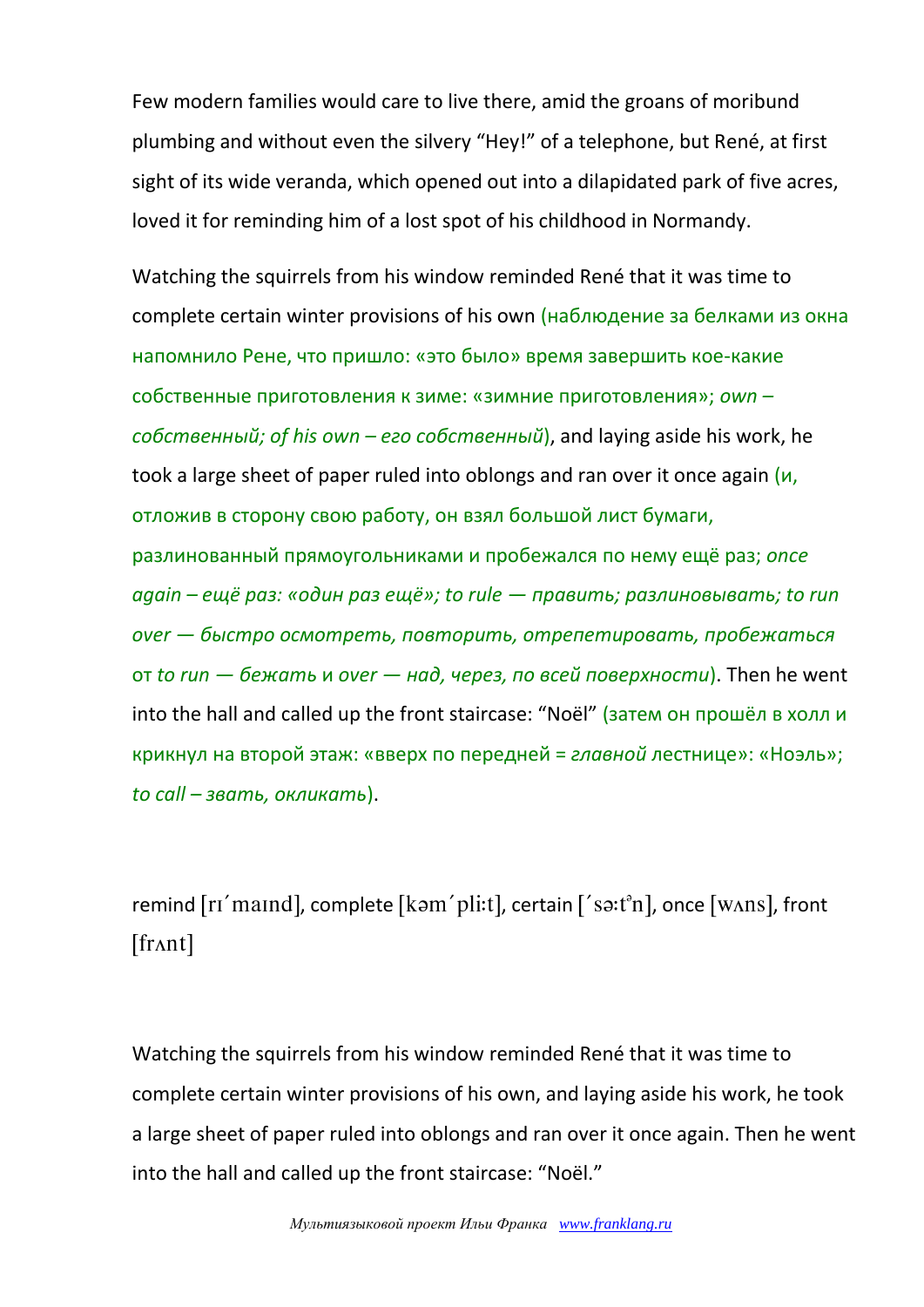"Yes, daddy (да, папа)." "I wish to see you, cherie (я желаю видеть тебя, шери; *cherie –* франц. *дорогая*)." "Well, you told me to put away the soldiers (ну ведь ты велел мне убрать солдатиков: «положить прочь»)." "You can do that later (ты можешь сделать это позже). I want you to go over to the Slocums' and get Miss Becky Snyder (я хочу, чтобы ты сходила к Слоукумам и привела мисс Бекки Снайдер; *over – через, вон туда; to get* зд.: *раздобыть, принести, привести*), and then I wish to speak to you both together (и затем я желаю поговорить с вами обеими вместе)." "Becky's here, daddy; she's in the bathtub (Бекки здесь, папа; она в ванне)." René started (Рене вздрогнул). "In the  $b$ ath —— (в ванн...)" The cracks and settlings of the house had created fabulous acoustics (трещины и осадка дома создали превосходную акустику), and now another voice, not a child's, drifted down to him (и теперь другой голос, не /голос/ ребёнка, приплыл вниз к нему = *донёсся до него сверху*; *to drift – дрейфовать, плыть по течению,* переносн. *плыть, двигаться легко, без усилий*): "The water runs so slow over at the Slocums', it takes all day to draw a bath (вода бежит = *идёт* так медленно у Слоукумов, /что/ требуется весь день, чтобы набрать ванну; *it takes – это берёт = требуется, нужно, занимает /время, силы и т.д./; to draw – тащить, тянуть*). I didn't think you'd mind, René (я подумала, что вы не станете возражать, Рене: «не подумала, что вы станете возражать»)."

soldier  $[$ 'savld $\mathfrak{z}$ a'], both  $[\mathfrak{b}$ av $\theta]$ , bathtub  $[$ 'b $\mathfrak{a}:\theta$ t $\Lambda$ b], acoustics  $[\mathfrak{a}'$ ku:st $\mathfrak{u}$ ks]

*Мультиязыковой проект Ильи Франка [www.franklang.ru](http://www.franklang.ru/)* "Yes, daddy." "I wish to see you, cherie." "Well, you told me to put away the soldiers." "You can do that later. I want you to go over to the Slocums' and get Miss Becky Snyder, and then I wish to speak to you both together." "Becky's here, daddy; she's in the bathtub." René started. "In the bath——" The cracks and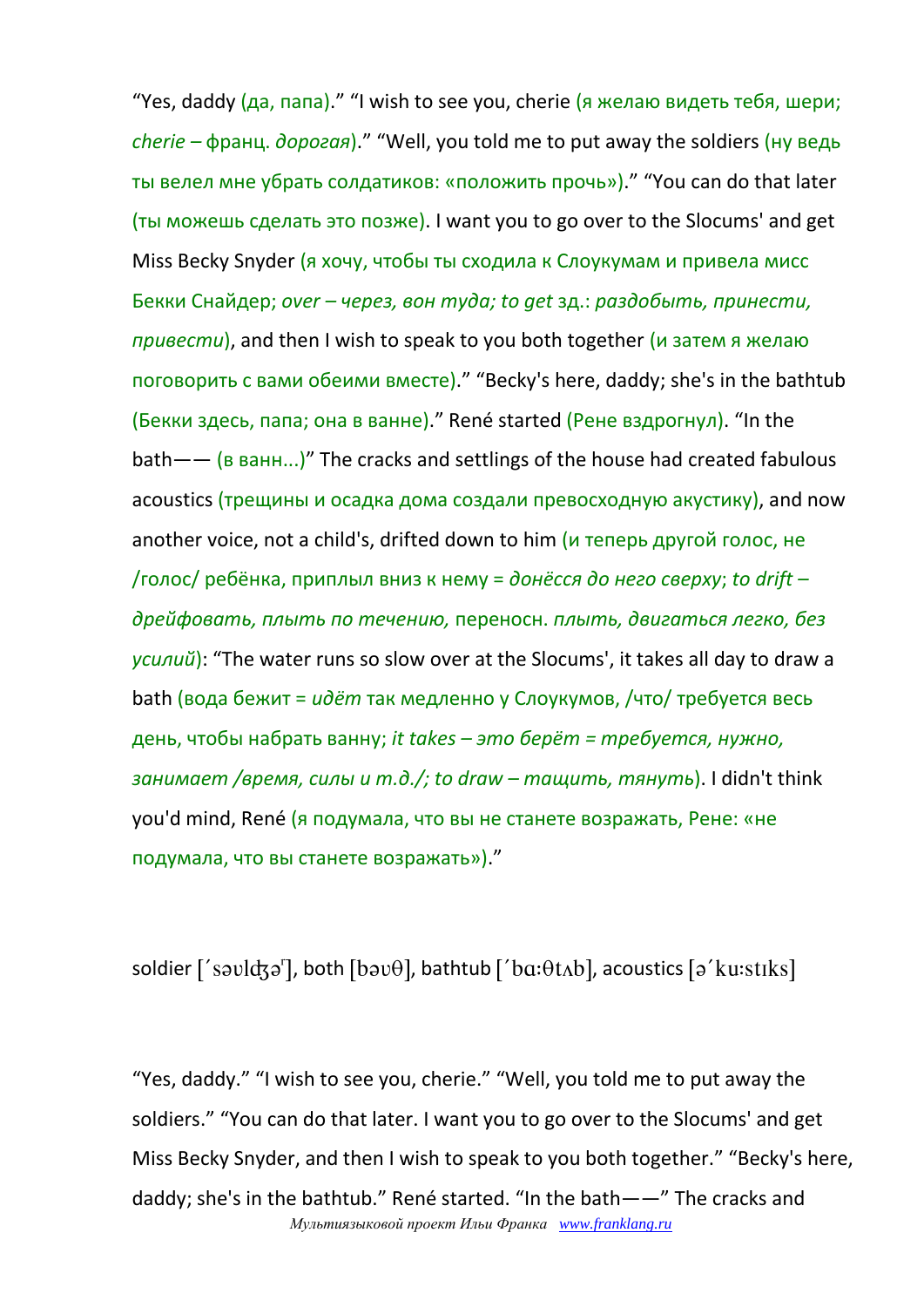settlings of the house had created fabulous acoustics, and now another voice, not a child's, drifted down to him: "The water runs so slow over at the Slocums', it takes all day to draw a bath. I didn't think you'd mind, René."

"Mind!" he exclaimed vaguely (возражать! – воскликнул он неопределённо). As if the situation was not already delicate (как будто ситуация уже не была щекотливой). "Mind (возражать)!" If Becky took baths here, she might just as well be living here, so far as any casual visitor would conclude (если Бекки принимает здесь ванны, она могла бы с тем же успехом здесь жить, как заключил бы любой случайный посетитель; *just as well – с тем же успехом: «ровно так же хорошо»; so far as – как, насколько: «так далеко, как»*). He imagined himself trying to explain to Mrs. Dean-of-the-Faculty McIntosh the very complicated reasons why Becky Snyder was upstairs taking a bath (он вообразил себя пытающимся объяснить = *он представил себе, как пытается объяснить* декану факультета миссис Макинтош очень запутанные причины, почему Бекки Снайдер наверху принимает ванну: «принимающая»; *upstairs – наверх, наверху, на следующем этаже* от *up – вверх, вверху* и *stairs – лестница*). At that, he might succeed—he would have blushed to attempt it in France (в этом он мог бы преуспеть – он бы зарделся = *стеснялся* предпринять это во Франции).

vaguely ['veɪqli], delicate ['delɪkət], McIntosh ['mækɪntɒʃ], reason ['ri:z<sup>o</sup>n], upstairs  $[$ Ap'steaz], succeed  $[s$ ak'si:d]

"Mind!" he exclaimed vaguely. As if the situation was not already delicate. "Mind!" If Becky took baths here, she might just as well be living here, so far as any casual visitor would conclude. He imagined himself trying to explain to Mrs.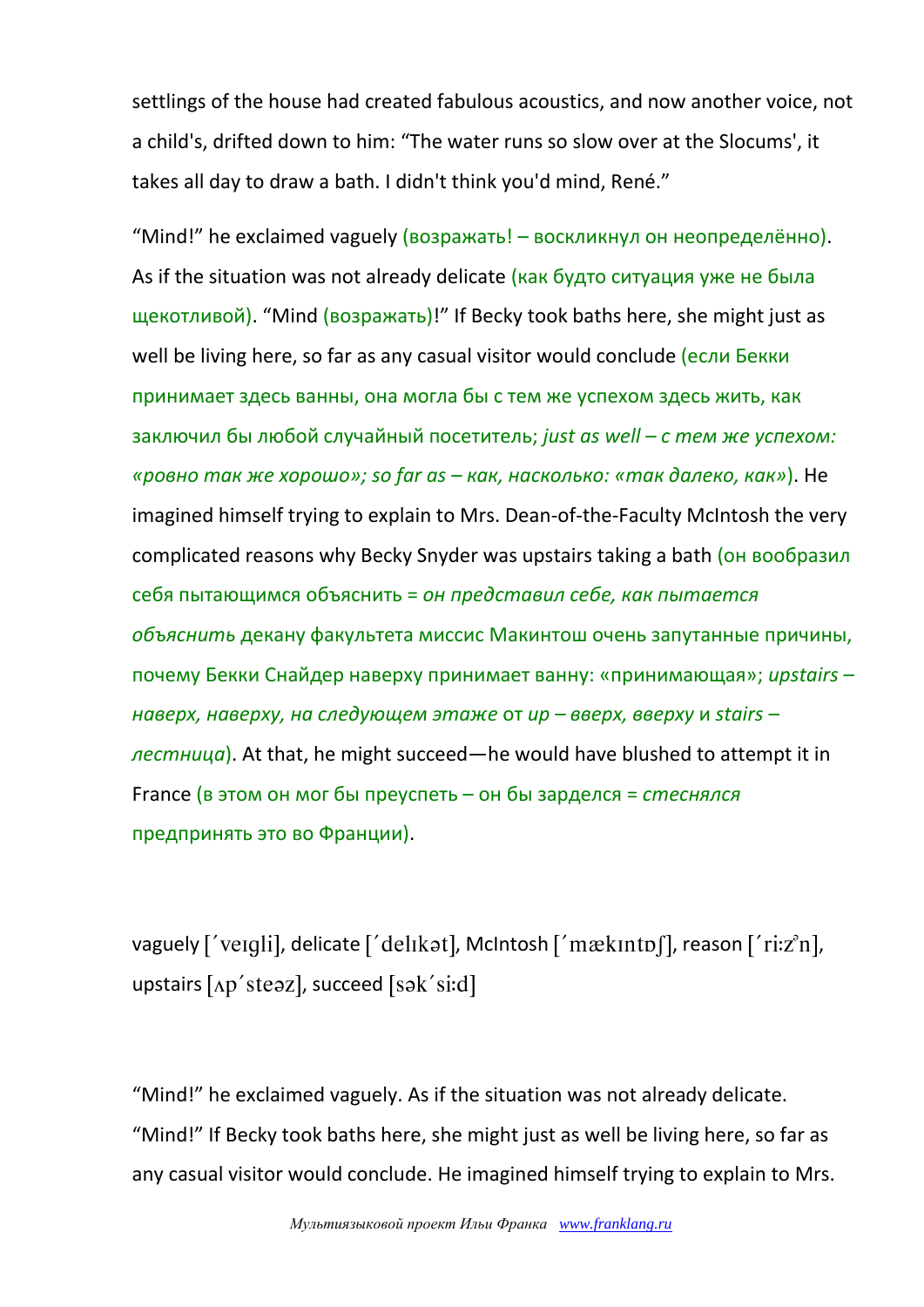Dean-of-the-Faculty McIntosh the very complicated reasons why Becky Snyder was upstairs taking a bath. At that, he might succeed—he would have blushed to attempt it in France.

His daughter, Noël, came downstairs (его дочь, Ноэль,спустилась вниз: «пришла»; *downstairs – вниз/у/, на нижнем этаже* от *down – вниз, внизу* и *stairs – лестница*). She was twelve, and very fair and exquisitely made, like his dead wife (ей было двенадцать, и /она была/ очень светловолоса и хрупко сложена, как его покойная жена; *fair — приятный; спокойный, ясный /о погоде/; справедливый; светлый /о волосах/; exquisite – изысканный, изящный, тонкий*); and often in the past he had worried about that (и часто в прошлом он беспокоился из-за этого). Lately she had become as robust as any American child and his anxieties were concentrated upon her education (в последнее время она стала такой же крепкой, как любой американский ребёнок, и его заботы сосредоточились на её образовании), which, he had determined, was going to be as good as that of any French girl (которое, решил он, будет таким же хорошим, как /образование/ любой французской девочки; *to determine – определять, решать; that – это,* зд.: вместо *education*).

fair  $[fea^r]$ , exquisitely  $[ik'skwzztil]$ , worry  $['wari]$ , anxiety  $[æg'zaIəti]$ , determine [dɪ'ta:mɪn]

His daughter, Noël, came downstairs. She was twelve, and very fair and exquisitely made, like his dead wife; and often in the past he had worried about that. Lately she had become as robust as any American child and his anxieties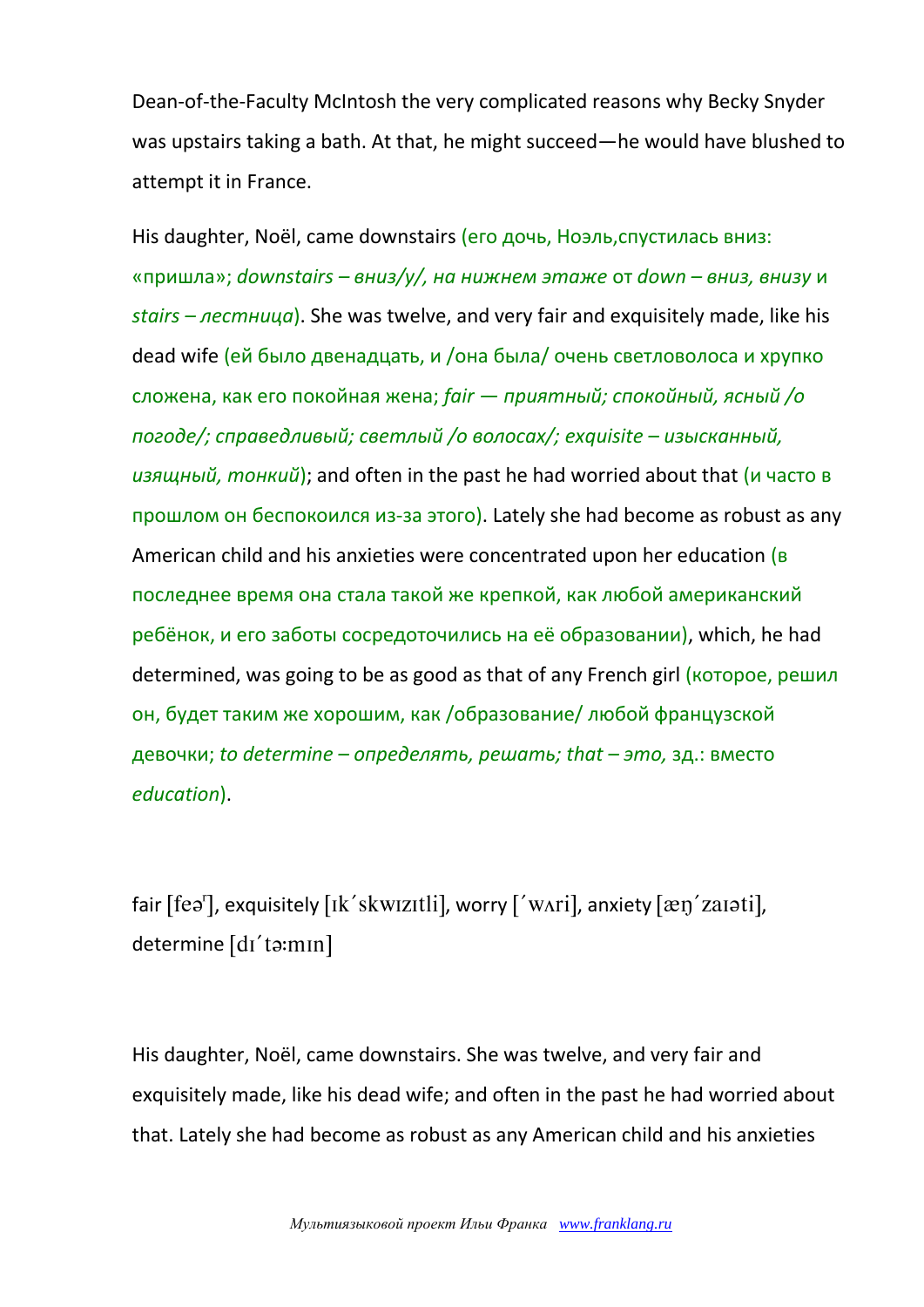were concentrated upon her education, which, he had determined, was going to be as good as that of any French girl.

"Do you realize that your school starts tomorrow (ты осознаёшь, что твоя школа начинается завтра)?" "Yeah (ага)." "What is that (что это /такое/)?" "Yes, daddy (да, папа)." "I am going to be busier than I have ever been in my life (я буду более занят, чем я когда-либо был в своей жизни; *busy – занятой, занятый делами; ever – когда-либо*)." "With all that water (/ты будешь занят/ всей этой водой)?" "With all that water—think of all the baths Becky could take in it (всей этой водой – подумай обо всех ваннах, /которые/ Бекки могла бы принять в ней = *только представь себе, сколько ванн Бекки смогла бы принять в ней*). And with the nice cute little power plant of my own the Foundation has built me (и моей собственной симпатичной, прелестной маленькой электростанцией, /которую/ Фонд построил мне; *power plant – электростанция* от *power – сила, власть; электроэнергия* и *plant – завод; of my own – мой собственный; to build*). So, for you, Noël, I have prepared a schedule and my secretary has made three copies—one for you, one for me and one for Becky (итак, для тебя, Ноэль, я приготовил расписание, и моя секретарша сделала три копии = *напечатала его в трёх экземплярах* – один для тебя, один для меня и один для Бекки). We shall make a pocket in the back of your arithmetic in which to keep your copy (мы сделаем кармашек на задней /обложке/ твоего /учебника/ арифметики, чтобы хранить в нём твой экземпляр: «в котором хранить»; *back – задняя часть чего-либо; спина*). You must always keep it there, for if you lose it, then our whole day is thrown out of joint (ты должна всегда держать его там, ибо если ты потеряешь его, тогда весь наш день полетит коту под хвост: «выброшен = *выбит* из сустава»; *for – для,за; ибо; whole – целый; to throw – кидать; joint – сустав*)."